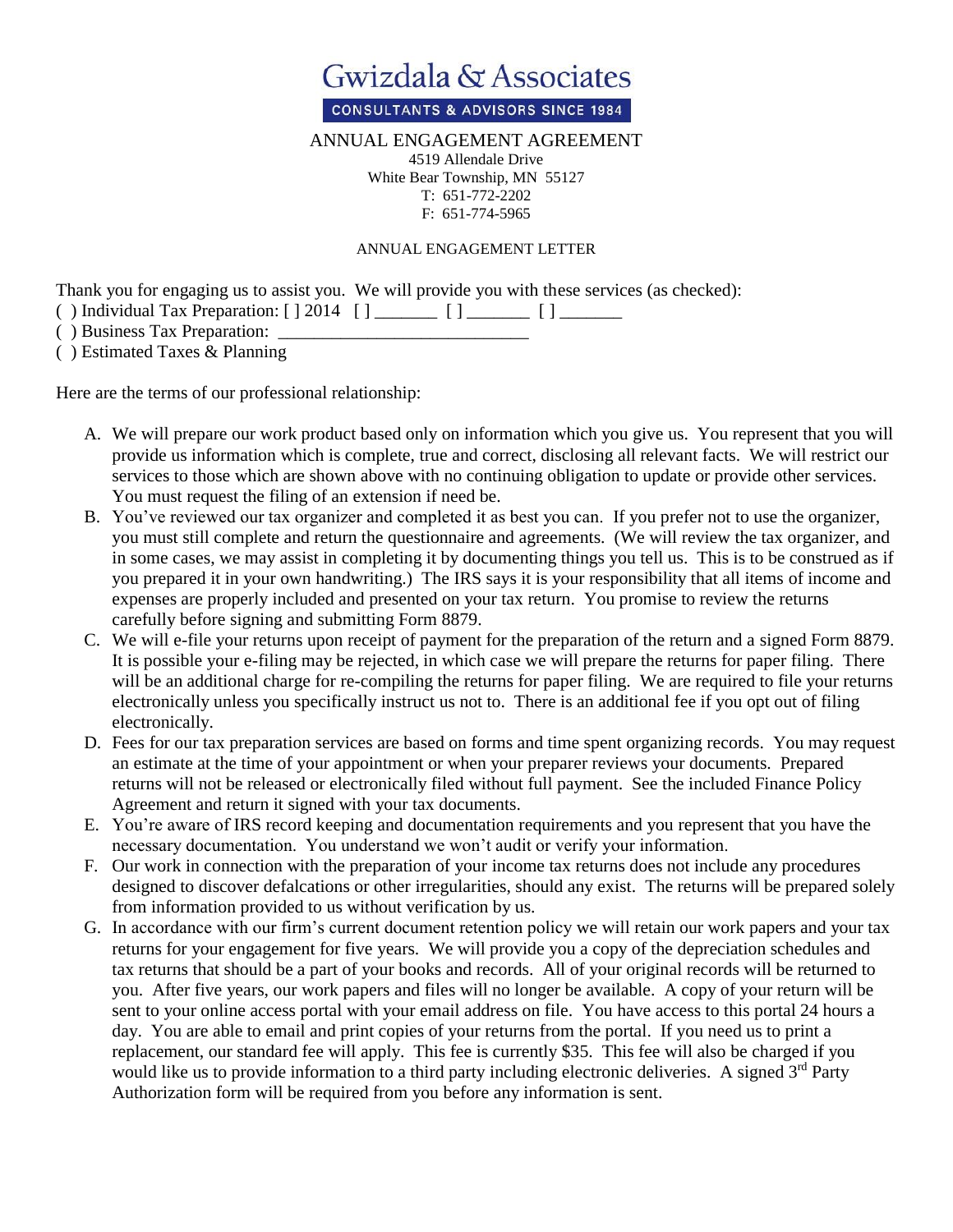- H. Our fee does not include responding to inquiries or examinations by taxing authorities. However, we are available to represent you and our fees for such services are at our standard rates and would be covered under a separate engagement letter. You agree to immediately notify us upon the receipt of any correspondence from any agency covered by this letter.
- I. There may be elections and decisions in your return which could be challenged by tax authorities. If we believe we see a grey area, we will use our professional judgment in resolving questions where the tax law is unclear. We are required by law to disclose any position on a return for which there is a reasonable probability of challenge. Tax law is ever-changing. It is possible that you may be assessed additional tax, interest, or penalties. While we try our best, we are human and occasionally make mistakes.
- J. Penalties on underpayment, late filing or failure to file on time are interest on unpaid tax and are your responsibility. If you receive a penalty imposed as the result of our error, we will reimburse you for the penalty or credit your account at our option.
- K. We will return all the original source documents provided to us. We routinely scan and keep copies of some supporting documents, but we are not the custodian of your records, and you cannot rely upon us to maintain support for your tax return – that is your responsibility. By accepting the return, you acknowledge the return of all original source documents.
- L. Should there be any disagreement of any sort between us, you agree to mediation. If mediation is unsuccessful, you agree to binding arbitration under the rules of the American Arbitration Association. The limit of time for making a claim arising from our services is one year after the services are rendered.
- M. Advice, suggestions and opinions which are given informally, orally or via email do not have the same force and effect of a formal written opinion and should not be relied upon to the same degree. The IRS says that any advice which you receive from us, either in writing or orally, cannot be used as a defense against the assessment of a penalty.
- N. In the case of work product covering more than one party, the undersigned enters into this agreement on behalf of all affected parties (i.e., husband signing for both spouses).
- O. If any provisions herein are inoperative, the remainder of this agreement shall remain in full force and effect. This agreement is intended as the complete agreement and can only be modified in writing signed by both of us.
- P. In order to complete your tax return by April 15, 2015, we must have the complete information necessary to file an accurate tax return no later than April 1, 2015. In the event we receive your information between April 1, 2015 and April 14, 2015, we may need to extend your income tax return to October 15, 2015.

Thank you for this opportunity to work with you. By signing below, you are acknowledging that you have read, understand, and accept the conditions of this agreement on  $\frac{1}{\sqrt{2\pi}}$  / $\frac{1}{\sqrt{2\pi}}$ .

\_\_\_\_\_\_\_\_\_\_\_\_\_\_\_\_\_\_\_\_\_\_\_\_\_\_\_\_\_\_\_ \_\_\_\_\_\_\_\_\_\_\_\_\_\_\_\_\_\_\_\_\_\_\_\_\_\_\_\_\_\_\_

\_\_\_\_\_\_\_\_\_\_\_\_\_\_\_\_\_\_\_\_\_\_\_\_\_\_\_\_\_\_\_ \_\_\_\_\_\_\_\_\_\_\_\_\_\_\_\_\_\_\_\_\_\_\_\_\_\_\_\_\_\_\_

Taxpayer – Print Spouse - Print

\_\_\_\_\_\_\_\_\_\_\_\_\_\_\_\_\_\_\_\_\_\_\_\_\_\_\_\_\_\_\_ \_\_\_\_\_\_\_\_\_\_\_\_\_\_\_\_\_\_\_\_\_\_\_\_\_\_\_\_\_\_\_

Signature Signature Signature

Email Email